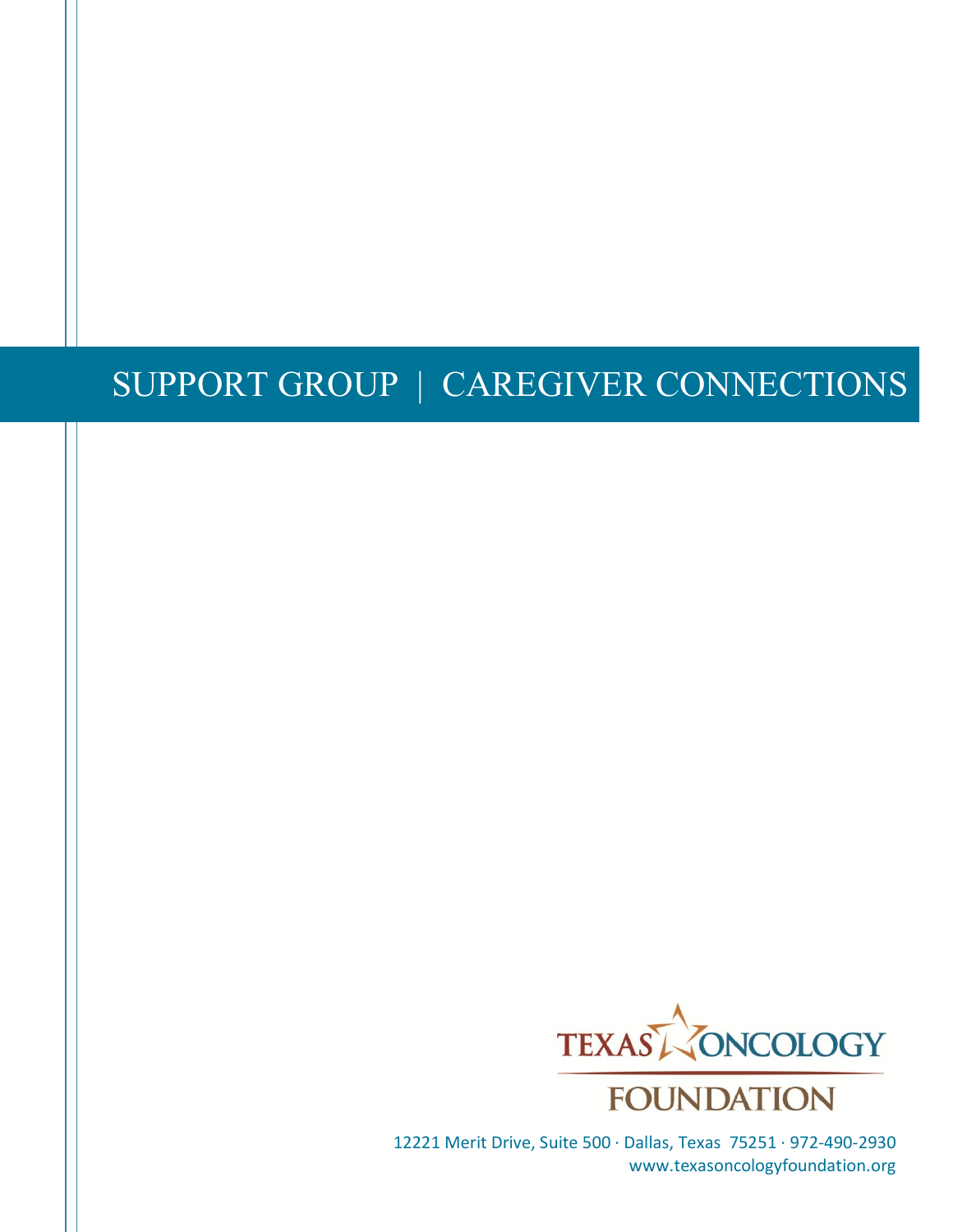## GROUP AGREEMENT

- **1. Everything discussed in the group is confidential in order to provide a safe space for sharing. However, in the virtual format, any information that is shared within the group has been made public information within that group and Texas Oncology Foundation cannot guarantee the privacy or confidentiality of any disclosures.**
- **2. Group members are asked to respect each other's feelings and views.**
- **3. Group members are encouraged to listen to others and refrain from offering advice unless it has been requested.**
- **4. Group members take responsibility for the success of this group by maintaining focus on the topics being discussed.**
- **5. Group members are encouraged to contact one of the facilitators if additional support is needed at any time outside of a meeting.**

## VIRTUAL SUPPORT GROUP TERMS

- **1. I understand that this voluntary support group is designed specifically for the caregivers of loved ones with cancer. This group is not to offer medical advice. The group is facilitated by a licensed social worker. Physicians will not be in attendance.**
- **2. I understand that this program will be offered virtually. An understanding of confidentiality between support group participants will be established, but any information that is shared within the group has been made public information within that group and the Texas Oncology Foundation cannot guarantee the privacy or confidentiality of any disclosures.**
- **3. I understand that participation in the support group is available via online video or audio only. In order to participate with video function, participants will need access to a computer/ device that has a camera, microphone, and internet access.**
- **4. I understand that The Texas Oncology Foundation's online registration tool will store my name, email, and phone number securely.**